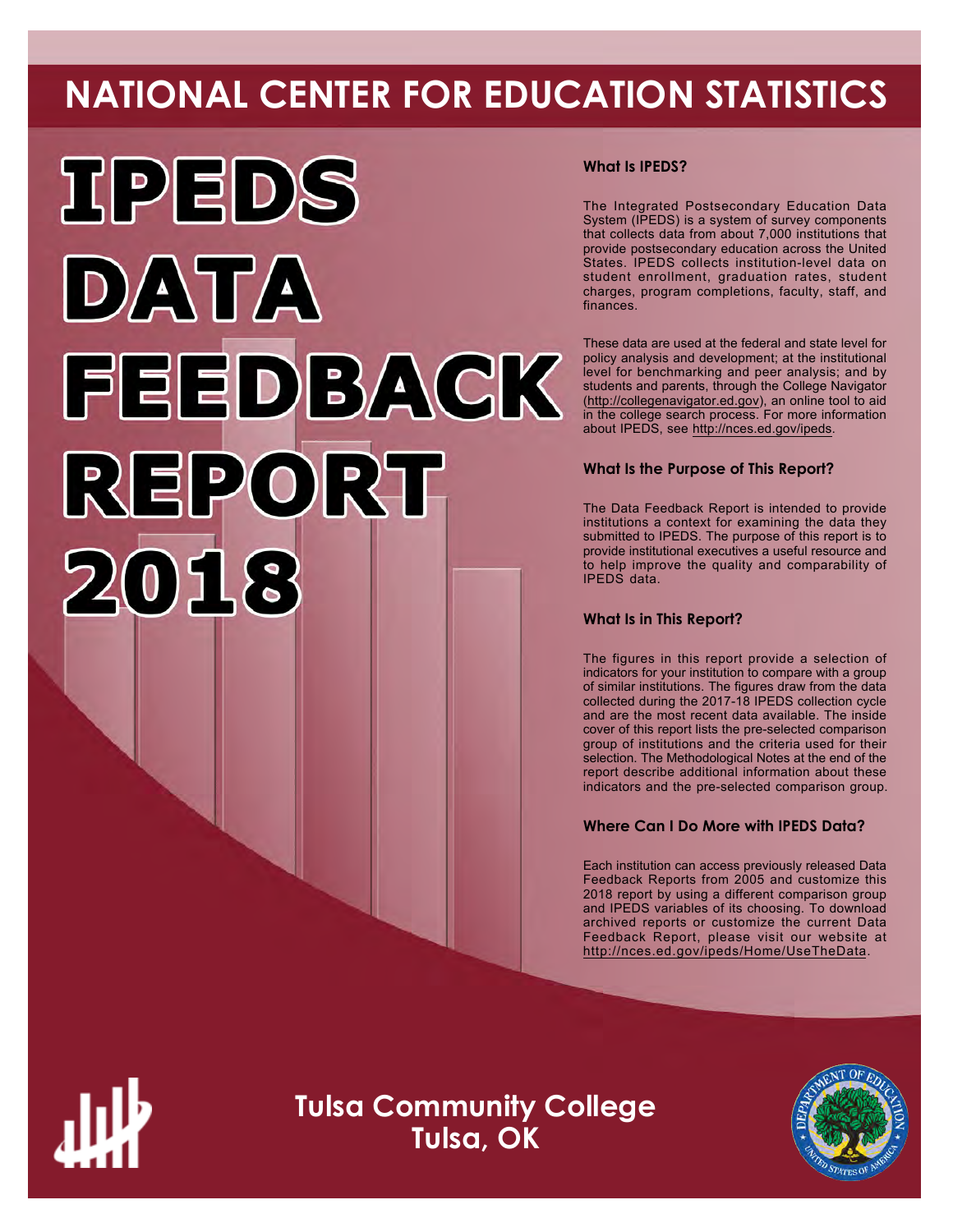# **COMPARISON GROUP**

Comparison group data are included to provide a context for interpreting your institution's statistics. If your institution did not define a custom comparison group for this report by July 13, 2018 NCES selected a comparison group for you. (In this case, the characteristics used to define the comparison group appears below.) The Customize Data Feedback Report functionality on the IPEDS Data Center at this provided link [\(http://nces.ed.gov/ipeds/datacenter/\)](http://nces.ed.gov/ipeds/datacenter/) can be used to reproduce the figures in this report using different peer groups.

The custom comparison group chosen by Tulsa Community College includes the following 29 institutions:

- Anne Arundel Community College (Arnold, MD)
- Bergen Community College (Paramus, NJ)
- Bunker Hill Community College (Boston, MA)
- Central Piedmont Community College (Charlotte, NC)
- Central Texas College (Killeen, TX)
- Chaffey College (Rancho Cucamonga, CA)
- College of the Canyons (Santa Clarita, CA)
- Community College of Allegheny County (Pittsburgh, PA)
- Community College of Baltimore County (Baltimore, MD)
- Community College of Philadelphia (Philadelphia, PA)
- Delgado Community College (New Orleans, LA)
- Erie Community College (Buffalo, NY)
- Front Range Community College (Westminster, CO)
- Irvine Valley College (Irvine, CA)
- Johnson County Community College (Overland Park, KS)
- Kirkwood Community College (Cedar Rapids, IA)
- Lansing Community College (Lansing, MI)
- Metropolitan Community College Area (Omaha, NE)
- Metropolitan Community College-Kansas City (Kansas City, MO)
- Monroe Community College (Rochester, NY)
- Moraine Valley Community College (Palos Hills, IL)
- Mt San Jacinto Community College District (San Jacinto, CA)
- Ozarks Technical Community College (Springfield, MO)
- Saint Louis Community College (Bridgeton, MO)
- Sierra College (Rocklin, CA)
- Sinclair Community College (Dayton, OH)
- SUNY Westchester Community College (Valhalla, NY)
- Trident Technical College (Charleston, SC)
- Wayne County Community College District (Detroit, MI)

#### **The figures in this report have been organized and ordered into the following topic areas:**

| 1) Admissions (only for non-open-admissions schools) | [No charts applicable]                     |                   |
|------------------------------------------------------|--------------------------------------------|-------------------|
| 2) Student Enrollment                                | Fig. 1 and 2                               | Pg.3              |
| 3) Awards                                            | Fig. 3                                     | Pg.3              |
| 4) Charges and Net Price                             | Fig. 4 and $5$                             | Pg. 4             |
| 5) Student Financial Aid                             | Fig. 6, 7, 8 and 9                         | Pg. 4 and 5       |
| 6) Military Benefits*                                | [No charts applicable]                     |                   |
| 7) Retention and Graduation Rates                    | Fig. 10, 11, 12, 13, 14, 15, 16, 17 and 18 | Pg. 5, 6, 7 and 8 |
| 8) Finance                                           | Fig. 19 and 20                             | Pg. 9             |
| 9) Staff                                             | Fig. 21 and 22                             | Pg. 9             |
| 10) Libraries                                        | Fig. 23 and 24                             | Pg. 10            |

\*These figures only appear in customized Data Feedback Reports (DFR), which are available through Use the Data portal on the IPEDS website.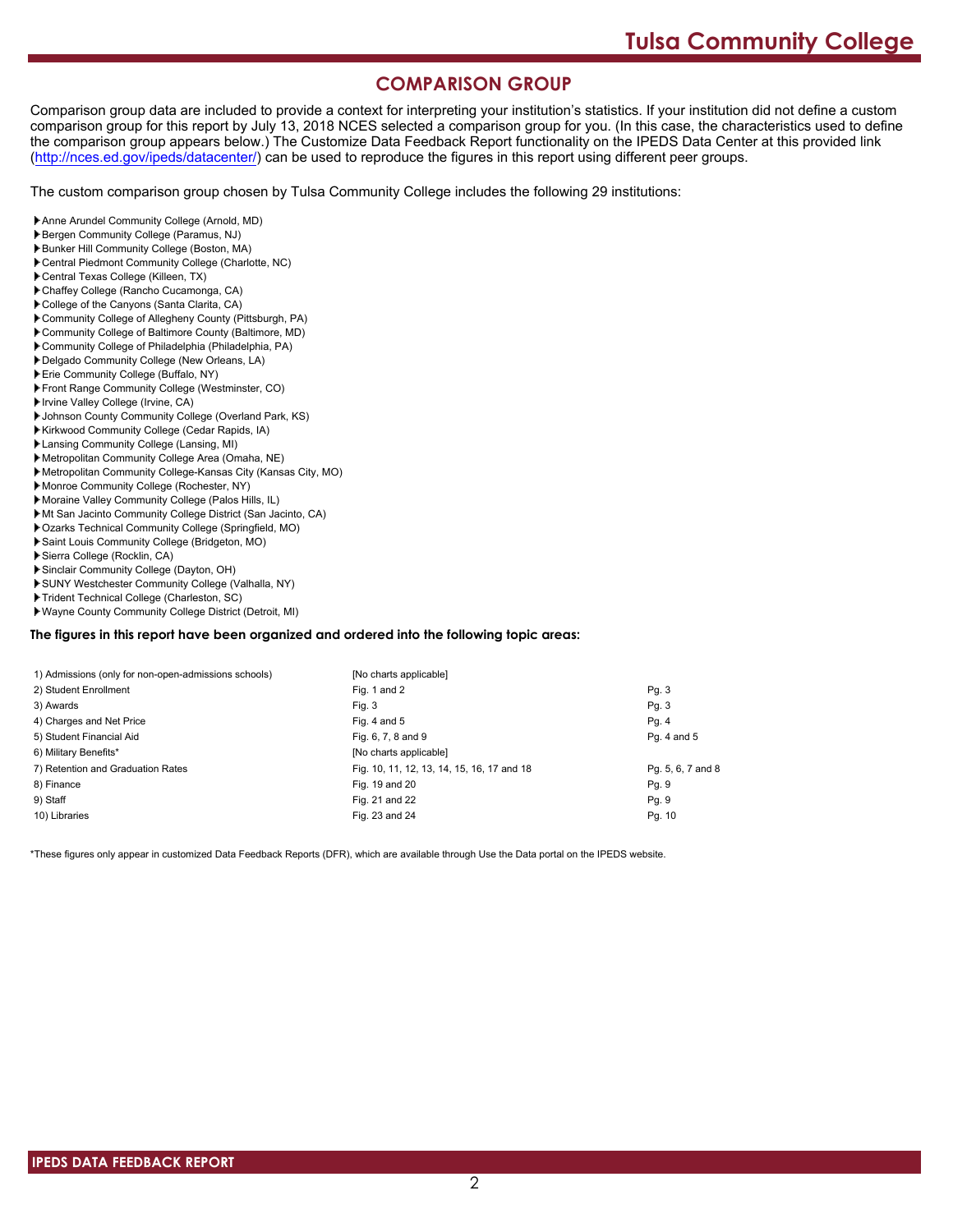



NOTE: For more information about disaggregation of data by race and ethnicity, see the Methodological Notes. Median values for the comparison group will not add to 100%. See "Use of Median Values for Comparison Group" for how median values are determined. N is the number of institutions in the comparison group. SOURCE: U.S. Department of Education, National Center for Education Statistics, Integrated Postsecondary Education Data System (IPEDS): Spring 2018, Fall Enrollment component.

#### **Figure 2. Unduplicated 12-month headcount (2016-17), total FTE enrollment (2016-17), and full- and part-time fall enrollment (Fall 2017)**

#### **Figure 3. Number of subbaccalaureate degrees and certificates awarded, by level: 2016-17**



NOTE: For details on calculating full-time equivalent (FTE) enrollment, see Calculating FTE in the Methodological Notes. N is the number of institutions in the comparison group. SOURCE: U.S. Department of Education, National Center for Education Statistics, Integrated Postsecondary Education Data System (IPEDS): Fall 2017, 12-month Enrollment component and Spring 2018, Fall Enrollment component.



NOTE: N is the number of institutions in the comparison group.

SOURCE: U.S. Department of Education, National Center for Education Statistics, Integrated Postsecondary Education Data System (IPEDS): Fall 2017, Completions component.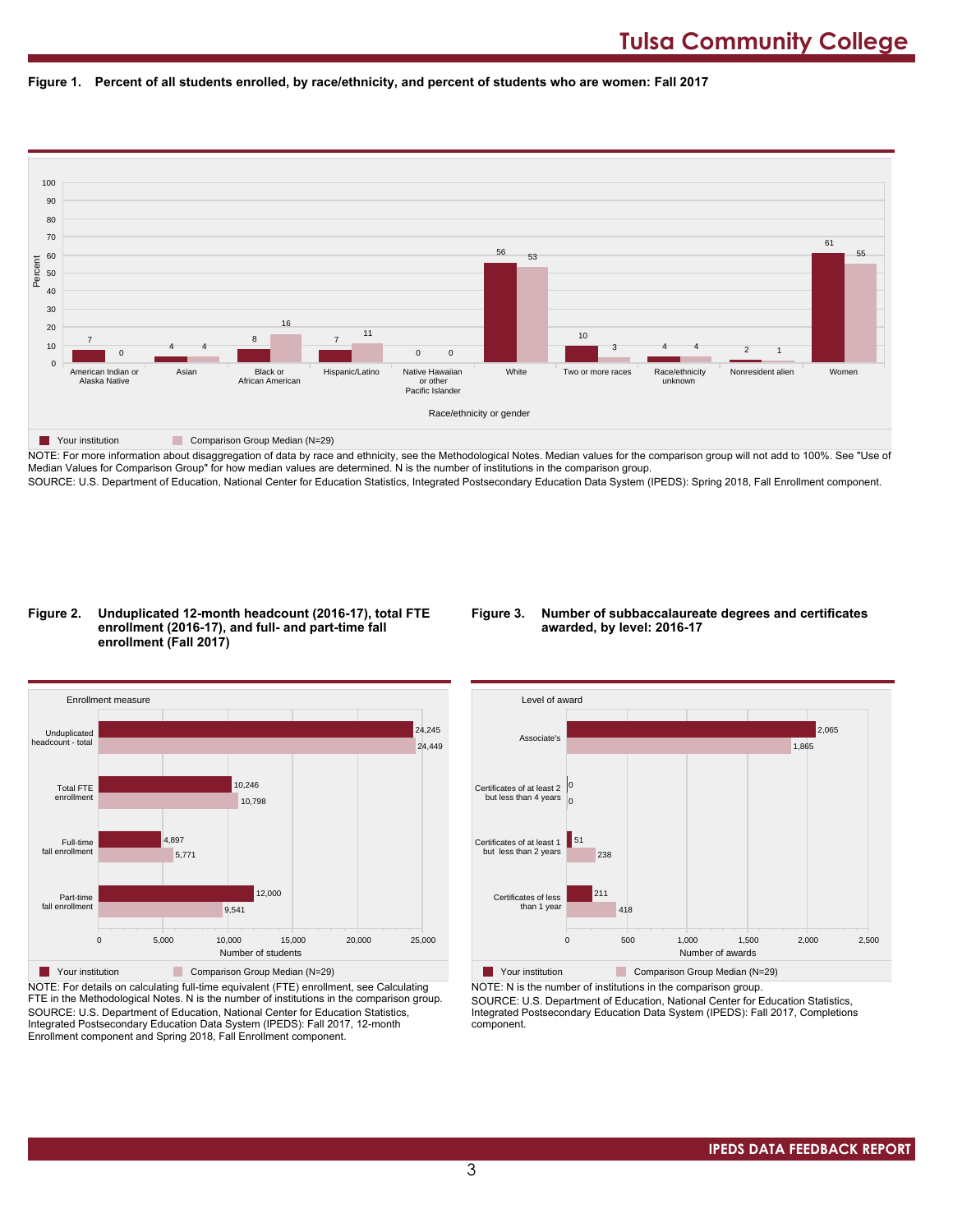**Figure 4. Academic year tuition and required fees for full-time, first-time degree/certificate-seeking undergraduates: 2014-15 to 2017-18**



NOTE: The tuition and required fees shown here are the lowest reported from the categories of in-district, in-state, and out-of-state. N is the number of institutions in the comparison group.

SOURCE: U.S. Department of Education, National Center for Education Statistics, Integrated Postsecondary Education Data System (IPEDS): Fall 2017, Institutional Characteristics component.

**Figure 6. Percent of full-time, first-time degree/certificate-seeking undergraduate students who were awarded grant or scholarship aid from the federal government, state/local government, or the institution, or loans, by type of aid: 2016-17**



NOTE: Any grant aid above includes grant or scholarship aid awarded from the federal government, state/local government, or the institution. Federal grants includes Pell grants and other federal grants. Any loans includes federal loans and other loans awarded to students. For details on how students are counted for financial aid reporting, see Cohort Determination in the Methodological Notes. N is the number of institutions in the comparison group.

SOURCE: U.S. Department of Education, National Center for Education Statistics, Integrated Postsecondary Education Data System (IPEDS): Winter 2017-18, Student Financial Aid component.





NOTE: Average net price is for full-time, first-time degree/certificate-seeking undergraduate students and is generated by subtracting the average amount of federal, state/local government, and institutional grant and scholarship awarded aid from the total cost of attendance. Total cost of attendance is the sum of published tuition and required fees, books and supplies, and the average room and board and other expenses. For details, see the Methodological Notes. N is the number of institutions in the comparison group.

SOURCE: U.S. Department of Education, National Center for Education Statistics, Integrated Postsecondary Education Data System (IPEDS): Fall 2017, Institutional Characteristics component and Winter 2017-18, Student Financial Aid component.





**The Your institution Comparison Group Median** 

NOTE: Any grant aid above includes grant or scholarship aid awarded from the federal government, state/local government, or the institution. Federal grants includes Pell grants and other federal grants. Any loans includes federal loans and other loans awarded to students. Average amounts of aid were calculated by dividing the total aid awarded by the total number of recipients in each institution. N is the number of institutions in the comparison group.

SOURCE: U.S. Department of Education, National Center for Education Statistics, Integrated Postsecondary Education Data System (IPEDS): Winter 2017-18, Student Financial Aid component.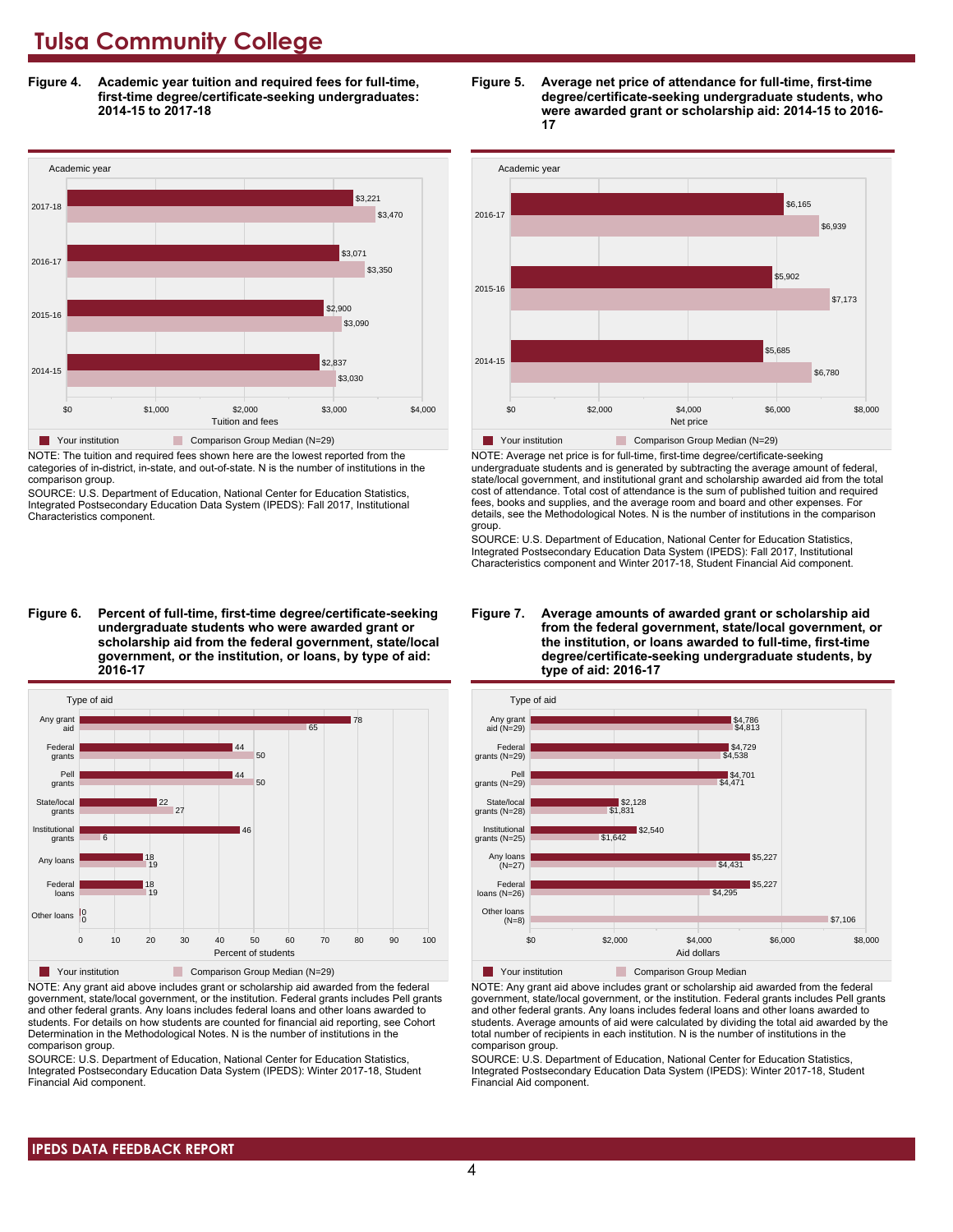**Figure 8. Percent of all undergraduates awarded aid, by type of aid: 2016-17**

**Figure 9. Average amount of aid awarded to all undergraduates, by type of aid: 2016-17**



NOTE: Any grant aid above includes grant or scholarship aid awarded from the federal government, state/local government, the institution, or other sources. Federal loans includes only federal loans awarded to students. N is the number of institutions in the comparison group.

SOURCE: U.S. Department of Education, National Center for Education Statistics, Integrated Postsecondary Education Data System (IPEDS): Winter 2017-18, Student Financial Aid component.



NOTE: Any grant aid above includes grant or scholarship aid from the federal government, state/local government, the institution, or other sources. Federal loans includes federal loans to students. Average amounts of aid were calculated by dividing the total aid awarded by the total number of recipients in each institution. N is the number of institutions in the comparison group.

SOURCE: U.S. Department of Education, National Center for Education Statistics, Integrated Postsecondary Education Data System (IPEDS): Winter 2017-18, Student Financial Aid component.

#### **Figure 10. Retention rates of full-time, first-time degree/certificate seeking students: Fall 2016 cohort**



NOTE: Retention rates are measured from the fall of first enrollment to the following fall. Academic reporting institutions report retention data as of the institution's official fall reporting date or as of October 15, 2016. Program reporters determine the cohort with enrollment any time between August 1-October 31, 2016 and retention based on August 1, 2017. For more details, see the Methodological Notes. N is the number of institutions in the comparison group.

SOURCE: U.S. Department of Education, National Center for Education Statistics, Integrated Postsecondary Education Data System (IPEDS): Spring 2018, Fall Enrollment component.

#### **Figure 11. Graduation and transfer-out rates of full-time, first-time degree/certificate-seeking undergraduates within 150% of normal time to program completion: 2014 cohort**



NOTE: Graduation rate cohort includes all full-time, first-time degree/certificate-seeking undergraduate students. Graduation and transfer-out rates are the Student Right-to-Know rates. Only institutions with mission to prepare students to transfer are required to report transfer out. For more details, see the Methodological Notes. N is the number of institutions in the comparison group.

SOURCE: U.S. Department of Education, National Center for Education Statistics, Integrated Postsecondary Education Data System (IPEDS): Winter 2017-18, Graduation Rates component.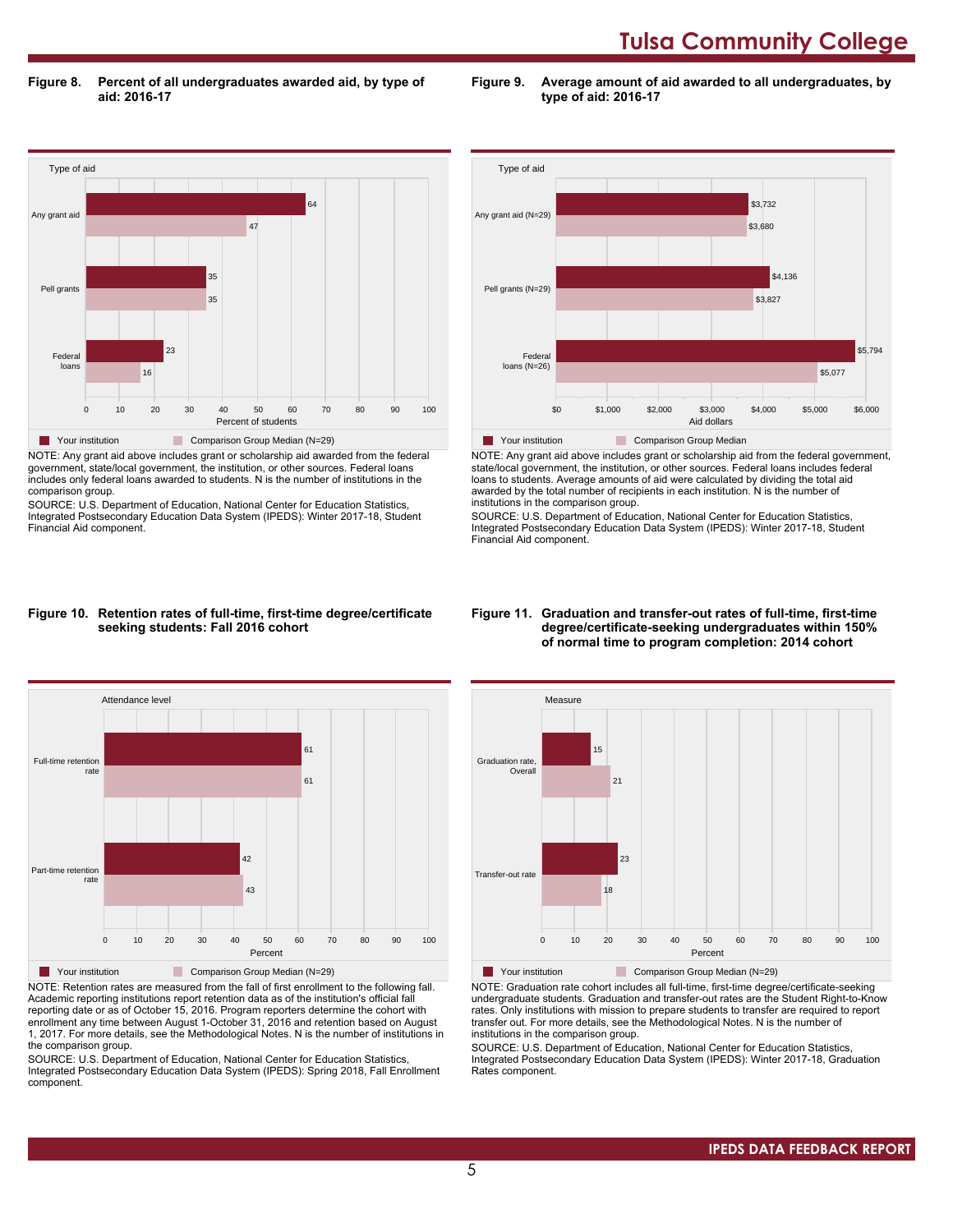**Figure 12. Graduation rates of full-time, first-time degree/certificate-seeking undergraduates within 150% of normal time to program completion, by race/ethnicity: 2014 cohort**



NOTE: For more information about disaggregation of data by race and ethnicity, see the Methodological Notes. The graduation rates are the Student Right-to-Know (SRK) rates. Median values for the comparison group will not add to 100%. N is the number of institutions in the comparison group.

SOURCE: U.S. Department of Education, National Center for Education Statistics, Integrated Postsecondary Education Data System (IPEDS): Winter 2017-18, Graduation Rates component.

#### **Figure 13. Graduation rates of full-time, first-time degree/certificateseeking undergraduates within 150% of normal time to program completion, by financial aid type: 2014 cohort**

#### **Figure 14. Graduation rates of full-time, first-time degree/certificateseeking undergraduates within normal time, and 150% and 200% of normal time to completion: 2013 cohort**



NOTE: Graduation rate cohort includes all full-time, first-time degree/certificate-seeking undergraduate students. Data were collected on those students, who at entry of the cohort, were awarded a Pell Grant and students who were awarded a Subsidized Stafford loan, but did not receive a Pell Grant. Graduation rates are the Student Right-to-Know rates. Only institutions with mission to prepare students to transfer are required to report transfer out. For more details, see the Methodological Notes. N is the number of institutions in the comparison group.

SOURCE: U.S. Department of Education, National Center for Education Statistics, Integrated Postsecondary Education Data System (IPEDS): Winter 2017-18, Graduation Rates component.



**Your institution** Comparison Group Median (N=29) NOTE: The 150% graduation rate is the Student Right-to-Know (SRK) rates; the Normal time and 200% rates are calculated using the same methodology. For details, see the Methodological Notes. N is the number of institutions in the comparison group. SOURCE: U.S. Department of Education, National Center for Education Statistics, Integrated Postsecondary Education Data System (IPEDS): Winter 2017-18, 200% Graduation Rates component.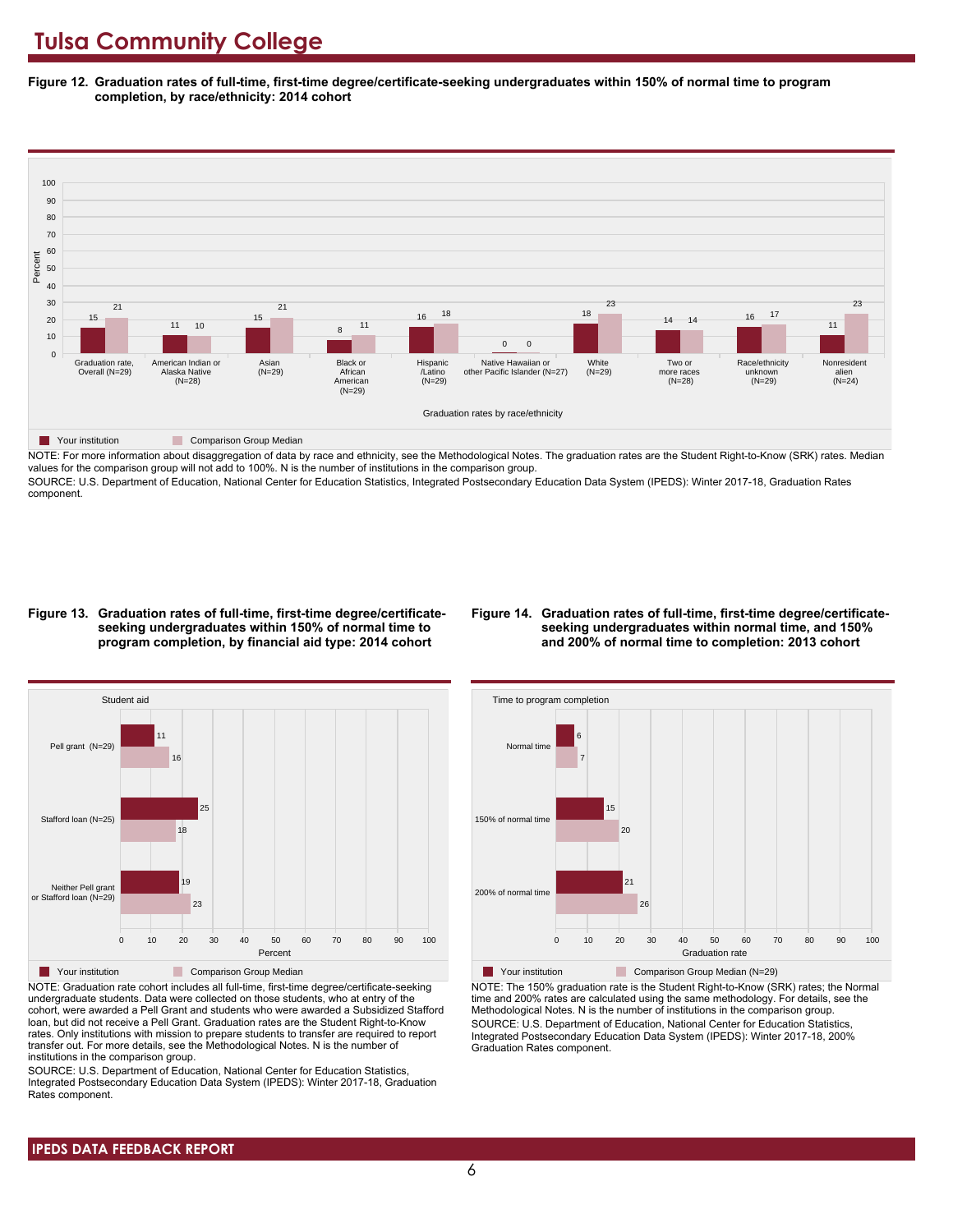#### **Figure 15. Award and enrollment rates of first-time, full-time, degree/certificate-seeking undergraduates after 8 years of entry, by Pell status, 2009-10 cohort**



NOTE: Award measures are based on the highest award received after 8 years of entry and enrollment measures are based on student who did not received an award after 8 years of entry. Student cohorts (i.e., First-time, full-time; First-time, part-time; Non-first-time, full-time; and Non-first-time, part-time) are degree/certificate-seeking undergraduate students who entered the institution between July 1, 2009-June 30, 2010. Pell recipients are students with demonstrated financial need. For more details, see the Methodological Notes. N is the number of institutions in the comparison group.

SOURCE: U.S. Department of Education, National Center for Education Statistics, Integrated Postsecondary Education Data System (IPEDS): Winter 2017-18, Outcome Measures component.

#### **Figure 16. Award and enrollment rates of first-time, part-time, degree/certificate-seeking undergraduates after 8 years of entry, by Pell status, 2009-10 cohort**



NOTE: Award measures are based on the highest award received after 8 years of entry and enrollment measures are based on student who did not received an award after 8 years of entry. Student cohorts (i.e., First-time, full-time; First-time, part-time; Non-first-time, full-time; and Non-first-time, part-time) are degree/certificate-seeking undergraduate students who entered the institution between July 1, 2009-June 30, 2010. Pell recipients are students with demonstrated financial need. For more details, see the Methodological Notes. N is the number of institutions in the comparison group.

SOURCE: U.S. Department of Education, National Center for Education Statistics, Integrated Postsecondary Education Data System (IPEDS): Winter 2017-18, Outcome Measures component.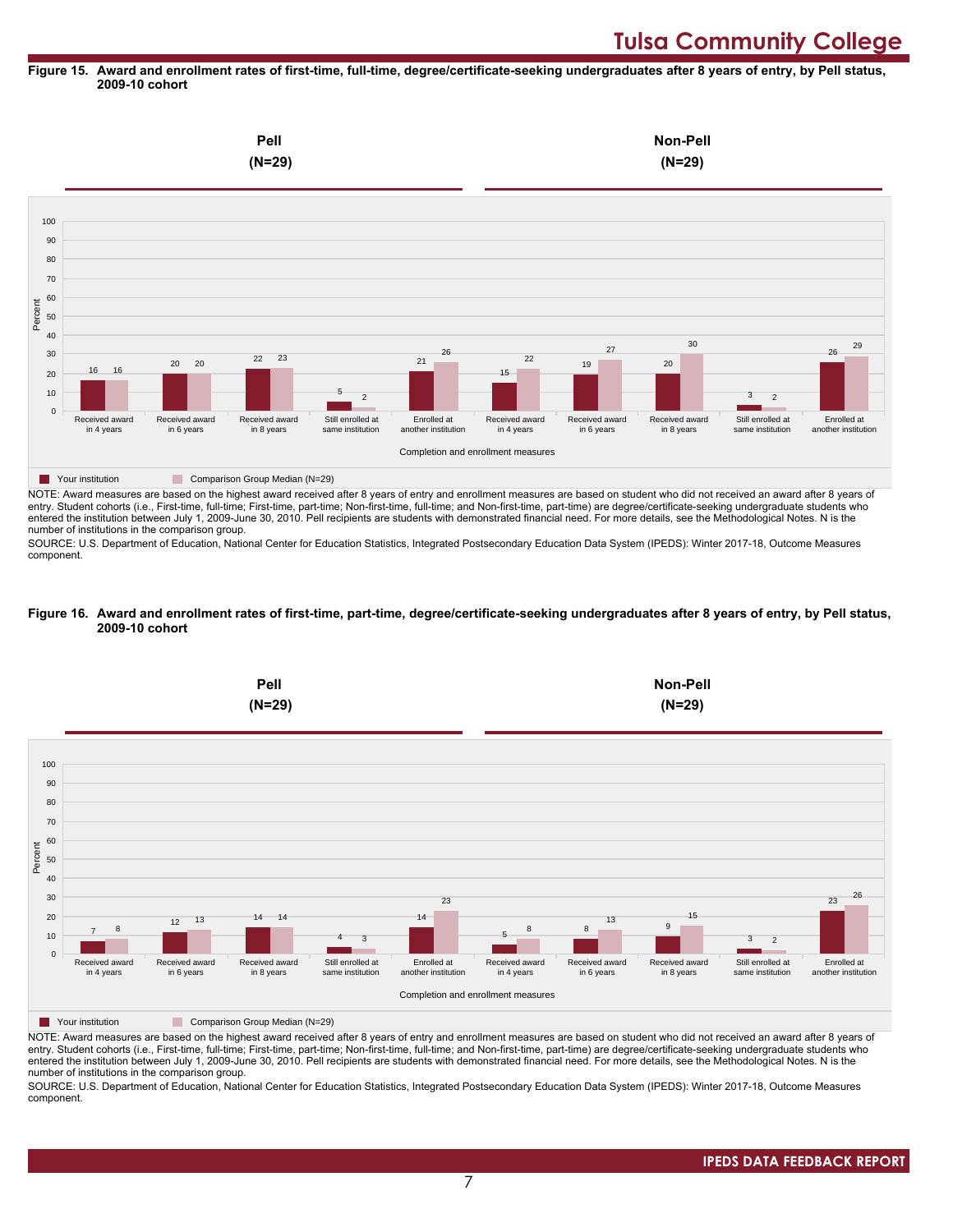**Figure 17. Award and enrollment rates of non-first-time, full-time, degree/certificate-seeking undergraduates after 8 years of entry, by Pell status, 2009-10 cohort**



NOTE: Award measures are based on the highest award received after 8 years of entry and enrollment measures are based on student who did not received an award after 8 years of entry. Student cohorts (i.e., First-time, full-time; First-time, part-time; Non-first-time, full-time; and Non-first-time, part-time) are degree/certificate-seeking undergraduate students who entered the institution between July 1, 2009-June 30, 2010. Pell recipients are students with demonstrated financial need. For more details, see the Methodological Notes. N is the number of institutions in the comparison group.

SOURCE: U.S. Department of Education, National Center for Education Statistics, Integrated Postsecondary Education Data System (IPEDS): Winter 2017-18, Outcome Measures component.

#### **Figure 18. Award and enrollment rates of non-first-time, part-time, degree/certificate-seeking undergraduates after 8 years of entry, by Pell status, 2009-10 cohort**



NOTE: Award measures are based on the highest award received after 8 years of entry and enrollment measures are based on student who did not received an award after 8 years of entry. Student cohorts (i.e., First-time, full-time; First-time, part-time; Non-first-time, full-time; and Non-first-time, part-time) are degree/certificate-seeking undergraduate students who entered the institution between July 1, 2009-June 30, 2010. Pell recipients are students with demonstrated financial need. For more details, see the Methodological Notes. N is the number of institutions in the comparison group.

SOURCE: U.S. Department of Education, National Center for Education Statistics, Integrated Postsecondary Education Data System (IPEDS): Winter 2017-18, Outcome Measures component.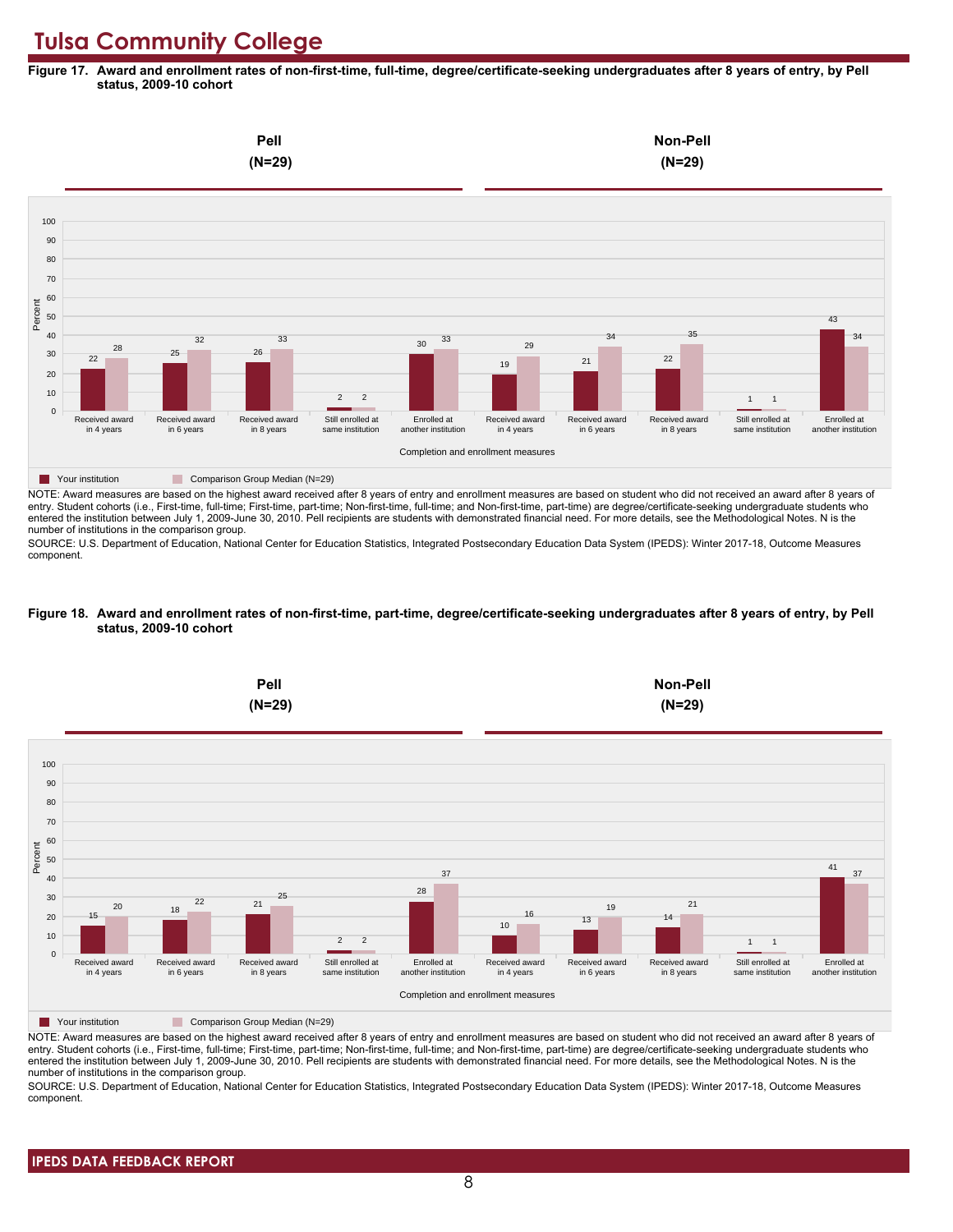**Tulsa Community College** 

**Figure 19. Percent distribution of core revenues, by source: Fiscal year 2017**

Revenue source -10 0 10 20 30 40 Percent of function total Other core revenues Investment return Private gifts, grants, and contracts Government grants and contracts Local appropriations State appropriations Tuition and fees 5 7 0  $-21$ 1 2 26 26 21 **133** 21  $\blacksquare$ 25 21 9 **The Your institution Comparison Group Median (N=29)** 

NOTE: The comparison group median is based on those members of the comparison group that report finance data using the same accounting standards as the comparison institution. For more information, see the Methodological Notes. N is the number of institutions in the comparison group.

SOURCE: U.S. Department of Education, National Center for Education Statistics, Integrated Postsecondary Education Data System (IPEDS): Spring 2018, Finance component.



**Figure 20. Core expenses per FTE enrollment, by function: Fiscal**

**year 2017**

NOTE: Expenses per full-time equivalent (FTE) enrollment, particularly instruction, may be inflated because finance data includes all core expenses while FTE reflects credit activity only. For details on calculating FTE enrollment and a detailed definition of core expenses, see the Methodological Notes. N is the number of institutions in the comparison group. SOURCE: U.S. Department of Education, National Center for Education Statistics, Integrated Postsecondary Education Data System (IPEDS): Fall 2017, 12-month Enrollment component and Spring 2018, Finance component.

#### **Figure 21. Full-time equivalent staff, by occupational category: Fall 2017**



NOTE: Graduate assistants are not included. For calculation details, see the Methodological Notes. N is the number of institutions in the comparison group. SOURCE: U.S. Department of Education, National Center for Education Statistics, Integrated Postsecondary Education Data System (IPEDS): Spring 2018, Human Resources component.

#### **Figure 22. Average salaries of full-time instructional non-medical staff equated to 9-months worked, by academic rank: Academic year 2017-18**



**The Your institution Comparison Group Median** 

NOTE: See Methodology Notes for more details on average salary. N is the number of institutions in the comparison group.

SOURCE: U.S. Department of Education, National Center for Education Statistics, Integrated Postsecondary Education Data System (IPEDS): Spring 2018, Human Resources component.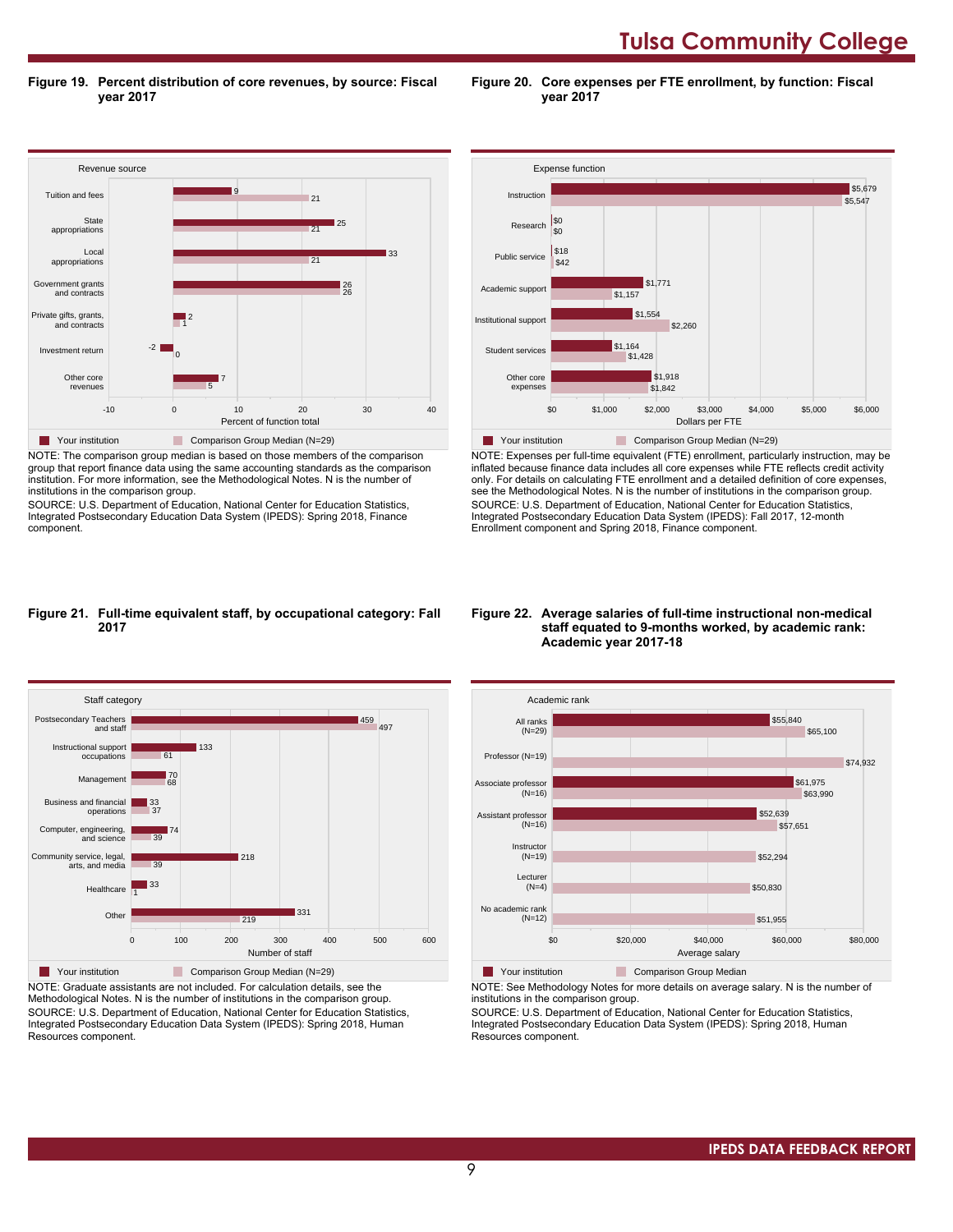**Figure 23. Percent distribution of library collection, by material type: Fiscal Year 2017**

#### **Figure 24. Percent distribution of library expenses, by function: Fiscal Year 2017**



NOTE: N is the number of institutions in the comparison group. SOURCE: U.S. Department of Education, National Center for Education Statistics,

Integrated Postsecondary Education Data System (IPEDS): Spring 2018, Academic Libraries component.



SOURCE: U.S. Department of Education, National Center for Education Statistics, Integrated Postsecondary Education Data System (IPEDS): Spring 2018, Academic Libraries component.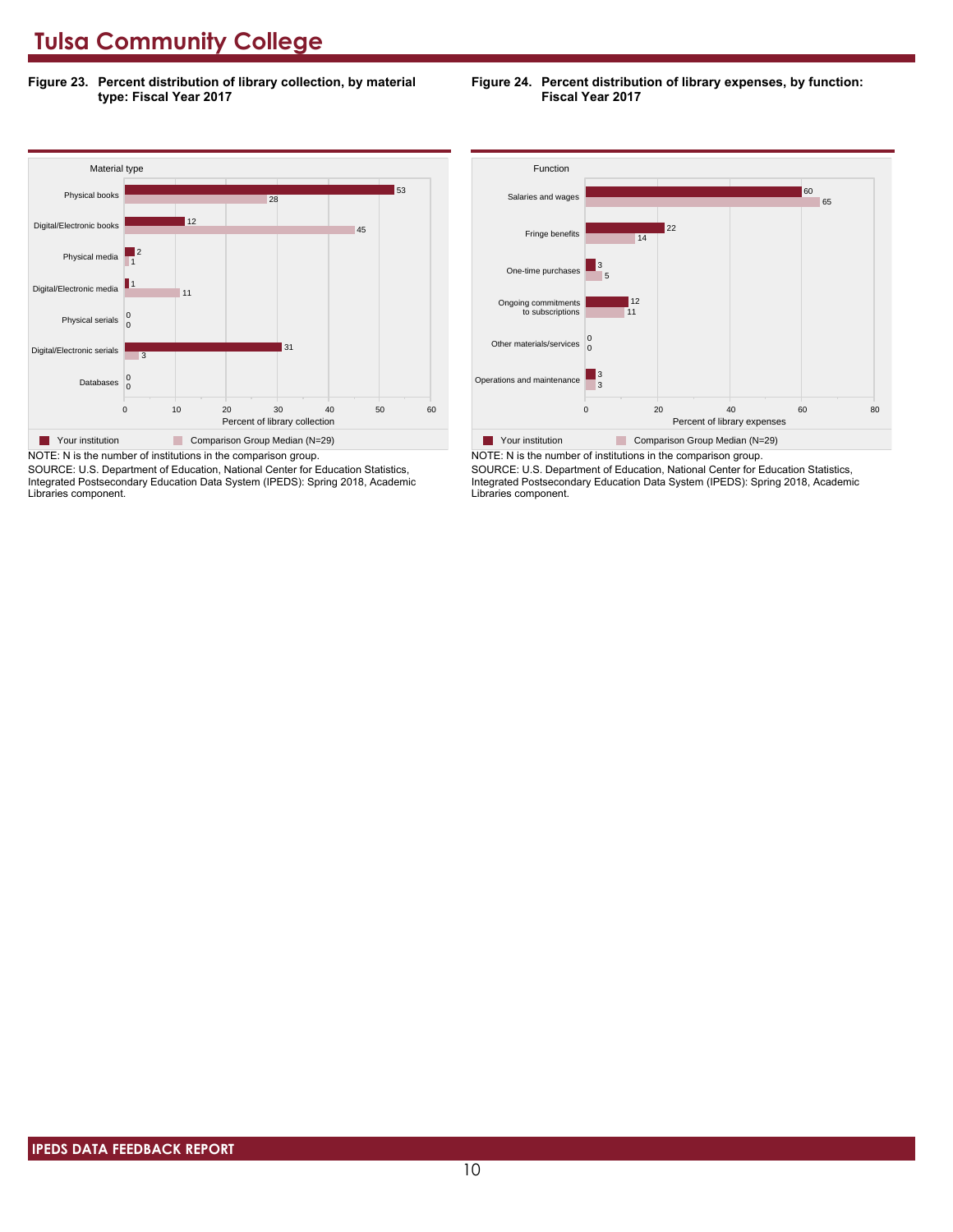# **METHODOLOGICAL NOTES**

#### **Overview**

This report is based on data supplied by institutions to IPEDS during 2017-18 data collection year. Response rates exceeded 99% for most surveys. IPEDS First Look reports at <http://nces.ed.gov/pubsearch/getpubcats.asp?sid=010> provide some information on aggregate institutional responses.

#### **Use of Median Values for Comparison Group**

This report compares your institution's data to the median value for the comparison group for each statistic shown in the figure. If more than one statistic is present in a figure, the median values are determined separately for each indicator or statistic. Medians are not displayed for comparison groups with fewer than three values. Where percentage distributions are presented, median values may not add to 100%. To access all the data used to create the figures included in this report, go to 'Use the Data' portal on the IPEDS website at this provided link (<http://nces.ed.gov/ipeds>).

#### **Missing Statistics**

If a statistic is not reported for your institution, the omission indicates that the statistic is not relevant to your institution and the data were not collected. Not all notes may be applicable to your report.

#### **Use of Imputed Data**

All IPEDS data are subject to imputation for total (institutional) and partial (item) nonresponse. If necessary, imputed values were used to prepare your report.

#### **Data Confidentiality**

IPEDS data are not collected under a pledge of confidentiality.

#### **Disaggregation of Data by Race/Ethnicity**

When applicable, some statistics are disaggregated by race/ethnicity. Data disaggregated by race/ethnicity have been reported using the 1997 Office of Management and Budget categories. Detailed information about the race/ethnicity categories can be found at <https://nces.ed.gov/ipeds/Section/Resources>.

#### **Cohort Determination for Reporting Student Financial Aid, Graduation Rates, and Outcome Measures**

Student cohorts for reporting Student Financial Aid and Graduation Rates data are based on the reporting type of the institution. For institutions that report based on an academic year (those operating on standard academic terms), student counts and cohorts are based on fall term data. Student counts and cohorts for program reporters (those that do not operate on standard academic terms) are based on unduplicated counts of students enrolled during a full 12-month period.

Student cohorts for reporting Outcome Measures are based on a full-year cohort from July 1-June 30 for all degree-granting institutions.

# **DESCRIPTION OF STATISTICS USED IN THE FIGURES**

#### **Admissions (only for non-open-admissions schools)**

#### *Admissions and Test Score Data*

Admissions and test score data are presented only for institutions that do not have an open admission policy, and apply to first-time, degree/certificate-seeking undergraduate students only. Applicants include only those students who fulfilled all requirements for consideration for admission and who were notified of one of the following actions: admission, non-admission, placement on a wait list, or application withdrawn (by applicant or institution). Admitted applicants (admissions) include wait-listed students who were subsequently offered admission. Early decision, early action, and students who began studies during the summer prior to the fall reporting period are included. For customized Data Feedback Reports, test scores are presented only if scores are required for admission.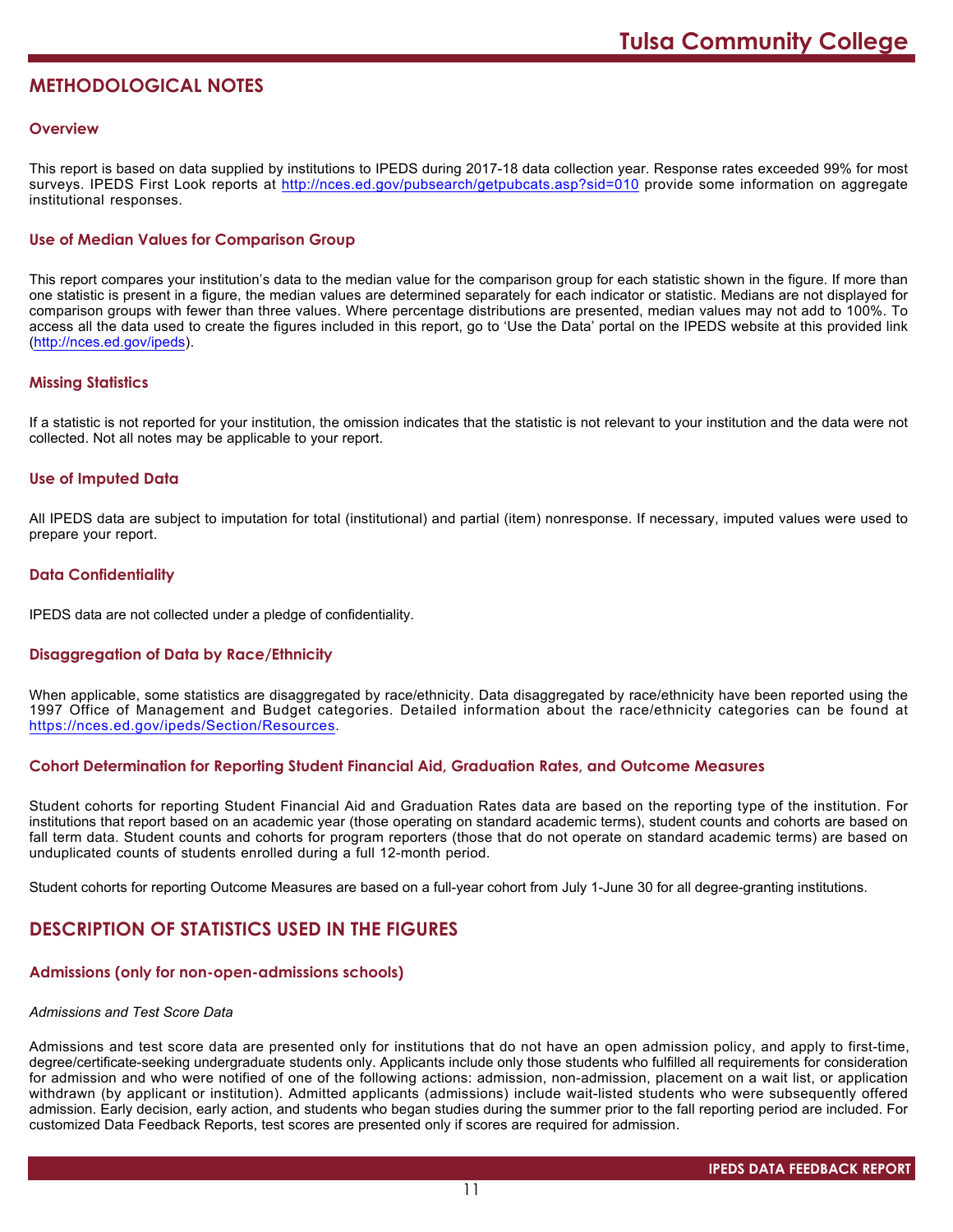### **Student Enrollment**

#### *FTE Enrollment*

The full-time equivalent (FTE) enrollment used in this report is the sum of the institution's FTE undergraduate enrollment and FTE graduate enrollment (as calculated from or reported on the 12-month Enrollment component). Undergraduate and graduate FTE are estimated using 12-month instructional activity (credit and/or contact hours). See "Calculation of FTE Students (using instructional activity)" in the IPEDS Glossary at <https://surveys.nces.ed.gov/ipeds/VisGlossaryAll.aspx>.

#### *Total Entering Undergraduate Students*

Total entering students are students at the undergraduate level, both full- and part-time, new to the institution in the fall term (or the prior summer term who returned in the fall). This includes all first-time undergraduate students, students transferring into the institution at the undergraduate level, and non-degree/certificate-seeking undergraduates entering in the fall. Only degree-granting, academic year reporting institutions provide total entering student data.

### **Charges and Net Price**

#### *Average Institutional Net Price*

Average net price is calculated for full-time, first-time degree/certificate-seeking undergraduates who were awarded grant or scholarship aid from the federal government, state/local government, or the institution anytime during the full aid year. For public institutions, this includes only students who paid the in-state or in-district tuition rate. Other sources of grant aid are excluded. Average net price is generated by subtracting the average amount of federal, state/local government, and institutional grant and scholarship aid from the total cost of attendance. Total cost of attendance is the sum of published tuition and required fees, books and supplies, and the average room and board and other expenses.

For the purpose of the IPEDS reporting, aid awarded refers to financial aid that was awarded to, and accepted by, a student. This amount may differ from the aid amount that is disbursed to a student.

#### **Retention, Graduation Rates, and Outcome Measures**

#### *Retention Rates*

Retention rates are measures at which students persist in their educational program at an institution, expressed as a percentage. For fouryear institutions, this is the percentage of first-time bachelors (or equivalent) degree-seeking undergraduates from the previous fall who are again enrolled in the current fall. For all other institutions this is the percentage of first-time degree/certificate-seeking students from the previous fall who either re-enrolled or successfully completed their program by the current fall. The full-time retention rate is calculated using the percentage of full-time, first-time degree/certificate-seeking undergraduates, while the part-time rate is calculated using the percentage of part-time, first-time degree/certificate-seeking undergraduates.

#### *Graduation Rates and Transfer-out Rate*

Graduation rates are those developed to satisfy the requirements of the Student Right-to-Know Act and Higher Education Act, as amended, and are defined as the total number of individuals from a given cohort of full-time, first-time degree/certificate-seeking undergraduates who completed a degree or certificate within a given percent of normal time to complete all requirements of the degree or certificate program; divided by the total number of students in the cohort of full-time, first-time degree/certificate-seeking undergraduates minus any allowable exclusions. Institutions are permitted to exclude from the cohort students who died or were totally and permanently disabled; those who left school to serve in the armed forces or were called up to active duty; those who left to serve with a foreign aid service of the federal government, such as the Peace Corps; and those who left to serve on an official church mission.

A further extension of the traditional Graduation Rates (GR) component which carries forward 100% and 150% graduation rates data previously reported in the GR component is the Graduation Rates 200% (GR200) component, which request information on any additional completers and exclusions from the cohort between 151% and 200% normal time for students to complete all requirements of their program of study.

Transfer-out rate is the total number of students from the cohort who are known to have transferred out of the reporting institution (without earning a degree/award) and subsequently re-enrolled at another institution within the same time period; divided by the same adjusted cohort (initial cohort minus allowable exclusions) as described above. Only institutions with a mission that includes providing substantial preparation for students to enroll in another eligible institution are required to report transfers out.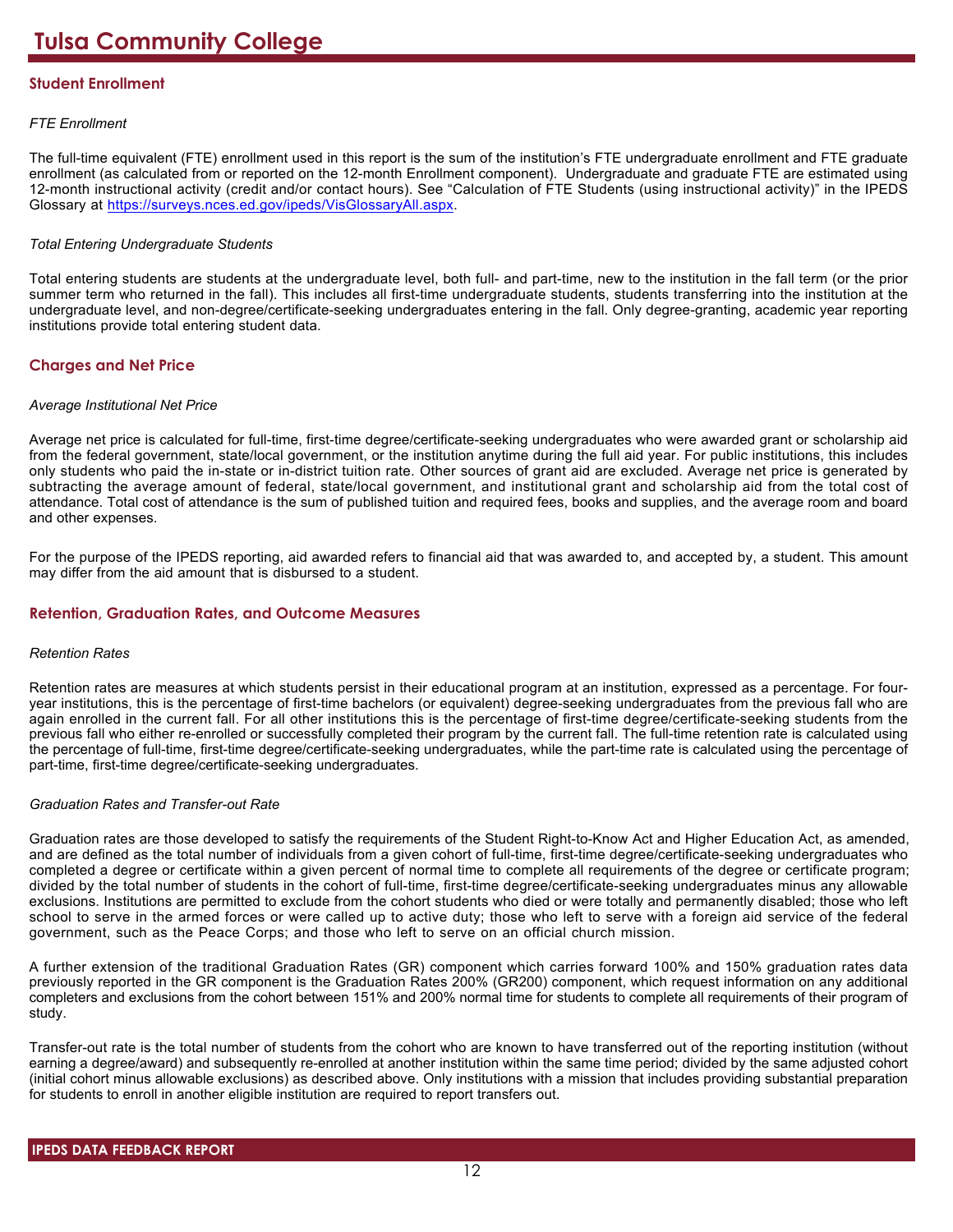#### *Outcome Measures Data*

Alternative measures of student success are reported by degree-granting institutions to describe the outcomes of four degree/certificateseeking undergraduate student groups: Full-time, first-time (FTFT); Part-time, first-time (PTFT); Full-time, non-first-time (FTNFT); and Parttime, non-first-time (PTNFT). Additionally, each of the four cohorts collects data on two subcohorts: Pell grant recipients and non-Pell grant recipients. These measures provide the 4-year, 6-year, and 8-year award rates (or completions rates) after entering an institution. NCES calculates award rates by dividing a cohort's or subcohort's adjusted cohort into the number of total awards at 4-year, 6-year, and 8-year status points.

The initial cohort can be revised and take allowable exclusions resulting in an adjusted cohort. Institutions are permitted to exclude from the initial cohort the following: 1) students who died or were totally and permanently disabled; 2) those who left school to serve in the armed forces or were called up to active duty; 3) those who left to serve with a foreign aid service of the federal government, such as the Peace Corps; and 4) those who left to serve on an office church mission.

The highest award and the type of award (i.e., certificate, Associate's, or Bachelor's) are reported at each status point. For students who did not earn an undergraduate award after 8-years of entry, the enrollment statuses are reported as either still enrolled at the institution, or subsequently transferred out of the institution. Unlike the Graduation Rates data, all institutions must report on a full-year cohort (students entering July 1 of one year to June 30 to the next) and on their transfer out students, regardless if the institution has a mission that provides substantial transfer preparation.

#### **Finance**

#### *Core Revenues*

Core revenues for public institutions reporting under GASB standards include tuition and fees; government (federal, state, and local) appropriations and operating and nonoperating grants/contracts; private gifts, grants, and contracts (private operating grants/contracts plus gifts and contributions from affiliated entities); sales and services of educational activities; investment income; other operating and nonoperating sources; and other revenues and additions (capital appropriations and grants and additions to permanent endowments). "Other core revenues" include federal appropriations, sales and services of educational activities, other operating and nonoperating sources, and other revenues and additions.

Core revenues for private, not-for-profit institutions (and a small number of public institutions) reporting under FASB standards include tuition and fees; government (federal, state, and local) appropriations and grants/contracts; private gifts, grants/contracts (including contributions from affiliated entities); investment return; sales and services of educational activities; and other sources (a generated category of total revenues minus the sum of core and noncore categories on the Finance component). "Other core revenues" include government (federal, state, and local) appropriations, sales and services of educational activities, and other sources.

Core revenues for private, for-profit institutions reporting under FASB standards include tuition and fees; government (federal, state, and local) appropriations and grants/contracts; private grants/ contracts; investment income; sales and services of educational activities; and other sources (a generated category of total revenues minus the sum of core and noncore categories on the Finance component). "Other core revenues" include government (federal, state, and local) appropriations and other sources.

At degree-granting institutions, core revenues exclude revenues from auxiliary enterprises (e.g., bookstores and dormitories), hospitals, and independent operations. Non-degree-granting institutions do no report revenue from auxiliary enterprises in a separate category, and thus may include these amounts in the core revenues from other sources.

#### *Core Expenses*

Core expenses include expenses for instruction, research, public service, academic support, institutional support, student services, grant aid/scholarships and fellowships (net of discounts and allowances), and other functional expenses (a generated category of total expense minus the sum of core and noncore functions on the Finance component). Expenses for operation and maintenance of plant, depreciation, and interest are allocated to each of the other functions. Core expenses at degree-granting institutions exclude expenses for auxiliary enterprises (e.g., bookstores and dormitories), hospitals, and independent operations. Non-degree-granting institutions do not report expenses for auxiliary enterprises in a separate category and thus may include these amounts in the core expenses as other expenses. "Other core expenses" is the sum of grant aid/scholarships and fellowships and other expenses.

#### *Endowment Assets*

Endowment assets, for public institutions under GASB standards, and private, not-for-profit institutions under FASB standards, include gross investments of endowment funds, term endowment funds, and funds functioning as endowment for the institution and any of its foundations and other affiliated organizations. Private, for-profit institutions under FASB do not hold or report endowment assets.